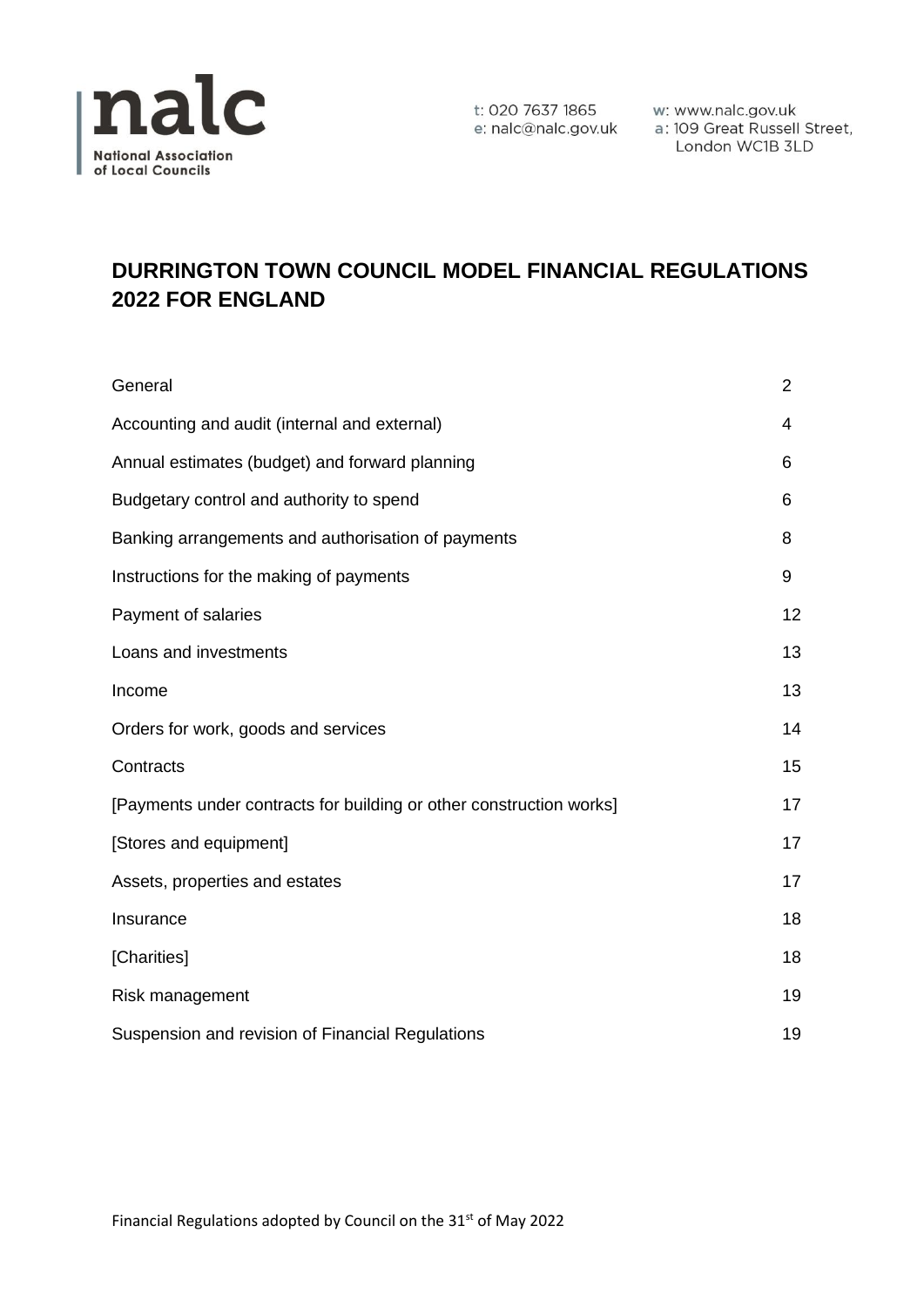

w: www.nalc.gov.uk a: 109 Great Russell Street, London WC1B 3LD

These Financial Regulations were adopted by the council at its meeting held on 27<sup>th</sup> April 2021 and amended and reviewed on the 31<sup>st</sup> May 2022

# **1. General**

1.1. These financial regulations govern the conduct of financial management by the council and may only be amended or varied by resolution of the council. Financial regulations are one of the council's three governing policy documents providing procedural guidance for members and officers. Financial regulations must be observed in conjunction with the council's standing orders<sup>1</sup> and any individual financial regulations relating to contracts.

1.2. The council is responsible in law for ensuring that its financial management is adequate and effective and that the council has a sound system of internal control which facilitates the effective exercise of the council's functions, including arrangements for the management of risk.

1.3. The council's accounting control systems must include measures:

- for the timely production of accounts;
- that provide for the safe and efficient safeguarding of public money;
- to prevent and detect inaccuracy and fraud; and
- identifying the duties of officers.

1.4. These financial regulations demonstrate how the council meets these responsibilities and requirements.

1.5. At least once a year, prior to approving the Annual Governance Statement, the council must review the effectiveness of its system of internal control which shall be in accordance with proper practices.

1.6. Deliberate or wilful breach of these Regulations by an employee may give rise to disciplinary proceedings.

1.7. Members of council are expected to follow the instructions within these Regulations and not to entice employees to breach them. Failure to follow instructions within these Regulations brings the office of councillor into disrepute.

1.8. The Responsible Financial Officer (RFO) holds a statutory office to be appointed by the council. [The Clerk has been appointed as RFO for this council and these regulations will apply accordingly.]

<sup>1</sup> Model Standing Orders for Councils (2018 Edition) is available from NALC (©NALC 2018)

Financial Regulations adopted by Council on the  $31<sup>st</sup>$  of May 2022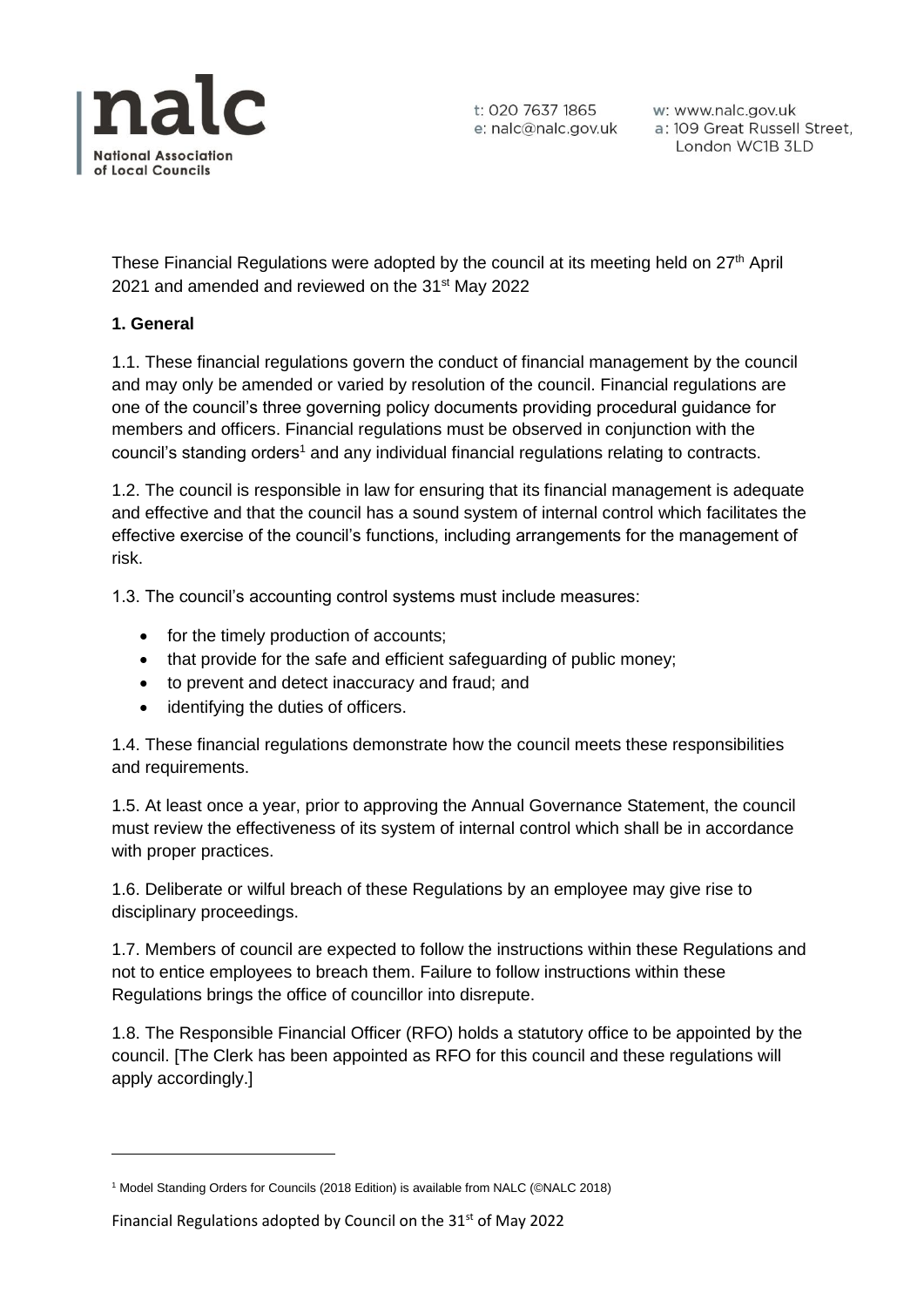

# 1.9. The RFO;

- acts under the policy direction of the council;
- administers the council's financial affairs in accordance with all Acts, Regulations and proper practices;
- determines on behalf of the council its accounting records and accounting control systems;
- ensures the accounting control systems are observed;
- maintains the accounting records of the council up to date in accordance with proper practices;
- assists the council to secure economy, efficiency and effectiveness in the use of its resources; and
- produces financial management information as required by the council.

1.10. The accounting records determined by the RFO shall be sufficient to show and explain the council's transactions and to enable the RFO to ensure that any income and expenditure account and statement of balances, or record of receipts and payments and additional information, as the case may be, or management information prepared for the council from time to time comply with the Accounts and Audit Regulations.

1.11. The accounting records determined by the RFO shall in particular contain:

- entries from day to day of all sums of money received and expended by the council and the matters to which the income and expenditure or receipts and payments account relate;
- a record of the assets and liabilities of the council; and
- wherever relevant, a record of the council's income and expenditure in relation to claims made, or to be made, for any contribution, grant or subsidy.

1.12. The accounting control systems determined by the RFO shall include:

- procedures to ensure that the financial transactions of the council are recorded as soon as reasonably practicable and as accurately and reasonably as possible;
- procedures to enable the prevention and detection of inaccuracies and fraud and the ability to reconstruct any lost records;
- identification of the duties of officers dealing with financial transactions and division of responsibilities of those officers in relation to significant transactions;
- procedures to ensure that uncollectable amounts, including any bad debts are not submitted to the council for approval to be written off except with the approval of the RFO and that the approvals are shown in the accounting records; and
- measures to ensure that risk is properly managed.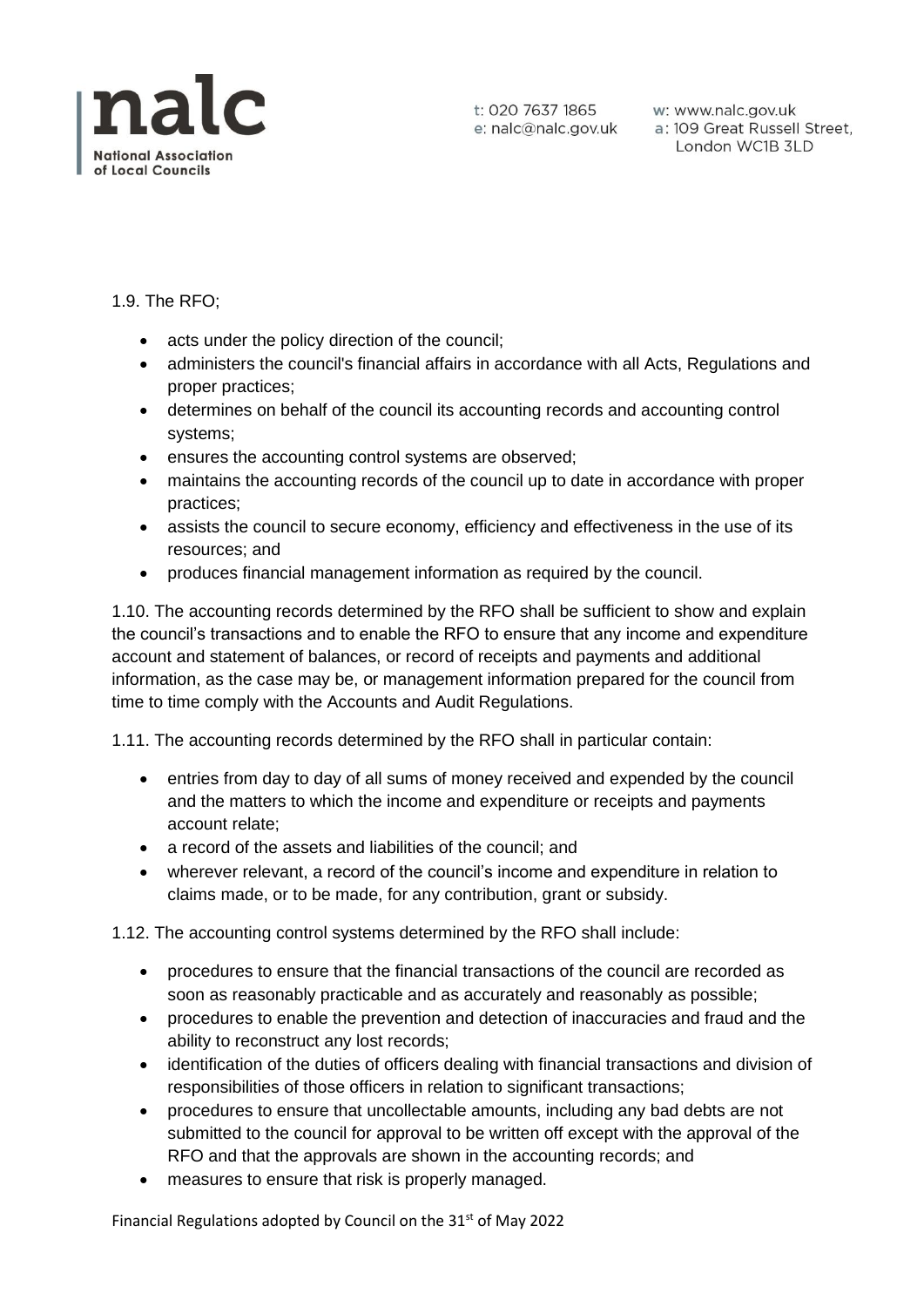

1.13. The council is not empowered by these Regulations or otherwise to delegate certain specified decisions. In particular any decision regarding:

- setting the final budget or the precept (council tax requirement);
- approving accounting statements:
- approving an annual governance statement;
- borrowing;
- writing off bad debts;
- declaring eligibility for the General Power of Competence; and
- addressing recommendations in any report from the internal or external auditors, shall be a matter for the full council only.

1.14. In addition, the council must:

- determine and keep under regular review the bank mandate for all council bank accounts;
- approve any grant or a single commitment in excess of £1000 and
- in respect of the annual salary for any employee have regard to recommendations about annual salaries of employees made by the relevant committee in accordance with its terms of reference.

1.15. In these financial regulations, references to the Accounts and Audit Regulations or 'the regulations' shall mean the regulations issued under the provisions of section 27 of the Audit Commission Act 1998, or any superseding legislation, and then in force unless otherwise specified.

In these financial regulations the term 'proper practice' or 'proper practices' shall refer to guidance issued in *Governance and Accountability for Local Councils - a Practitioners' Guide (England)* issued by the Joint Practitioners Advisory Group (JPAG), available from the websites of NALC and the Society for Local Council Clerks (SLCC).

# **2. Accounting and audit (internal and external)**

2.1. All accounting procedures and financial records of the council shall be determined by the RFO in accordance with the Accounts and Audit Regulations, appropriate guidance and proper practices.

2.2. On a regular basis, at least once in each quarter, and at each financial year end, a member other than the Chairman [or a cheque signatory] shall be appointed to verify bank reconciliations (for all accounts) produced by the RFO. The member shall sign the reconciliations and the original bank statements (or similar document) as evidence of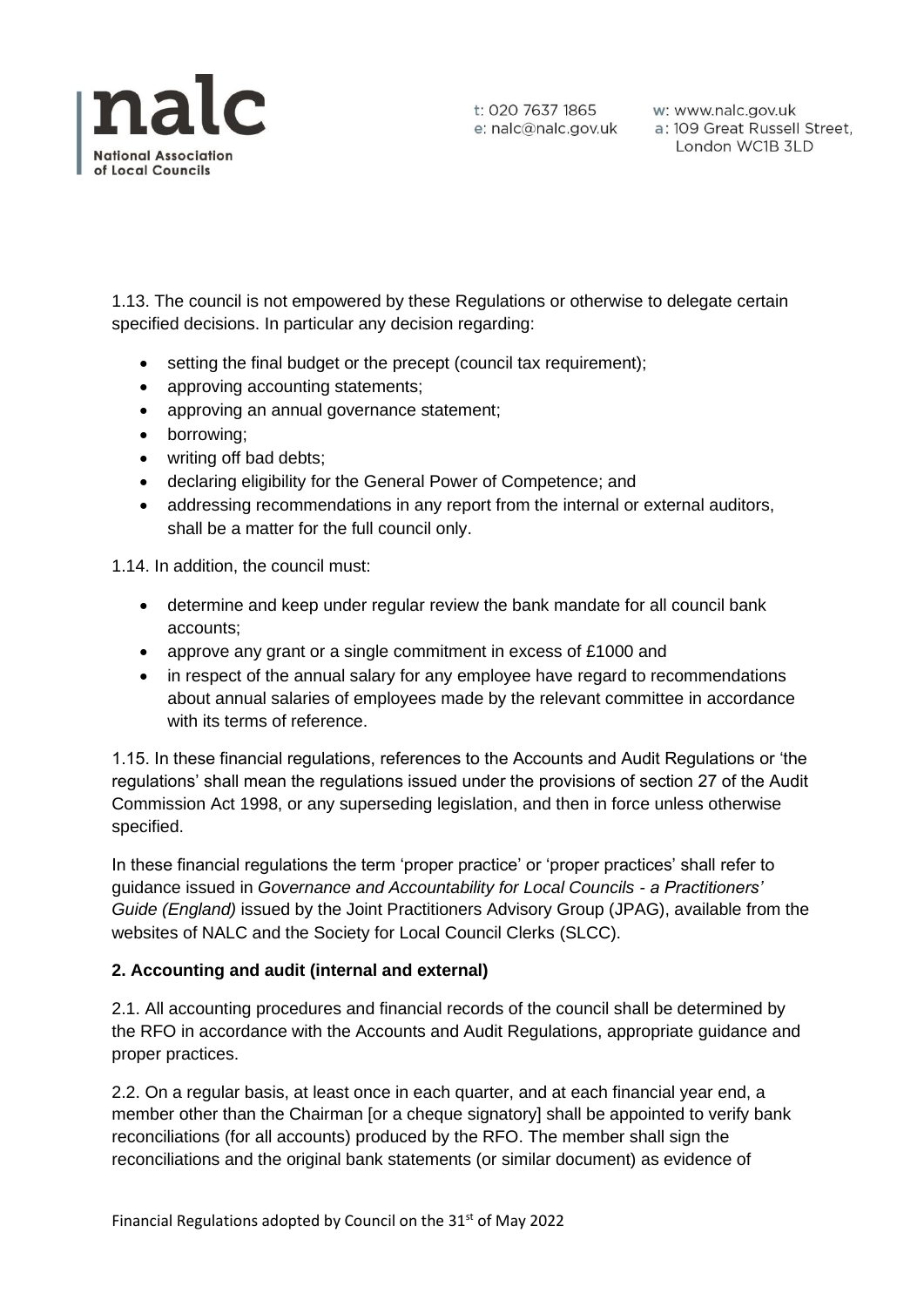

t: 020 7637 1865 w: www.nalc.gov.uk<br>e: nalc@nalc.gov.uk a: 109 Great Russell Street, London WC1B 3LD

verification. This activity shall on conclusion be reported, including any exceptions, to and noted by the council [Finance Committee].

2.3. The RFO shall complete the annual statement of accounts, annual report, and any related documents of the council contained in the Annual Return (as specified in proper practices) as soon as practicable after the end of the financial year and having certified the accounts shall submit them and report thereon to the council within the timescales set by the Accounts and Audit Regulations.

2.4. The council shall ensure that there is an adequate and effective system of internal audit of its accounting records, and of its system of internal control in accordance with proper practices. Any officer or member of the council shall make available such documents and records as appear to the council to be necessary for the purpose of the audit and shall, as directed by the council, supply the RFO, internal auditor, or external auditor with such information and explanation as the council considers necessary for that purpose.

2.5. The internal auditor shall be appointed by and shall carry out the work in relation to internal controls required by the council in accordance with proper practices.

2.6. The internal auditor shall:

- be competent and independent of the financial operations of the council;
- report to council in writing, or in person, on a regular basis with a minimum of one annual written report during each financial year;
- to demonstrate competence, objectivity and independence, be free from any actual or perceived conflicts of interest, including those arising from family relationships; and
- has no involvement in the financial decision making, management or control of the council

2.7. Internal or external auditors may not under any circumstances:

- perform any operational duties for the council;
- initiate or approve accounting transactions; or
- direct the activities of any council employee, except to the extent that such employees have been appropriately assigned to assist the internal auditor.

2.8. For the avoidance of doubt, in relation to internal audit the terms 'independent' and 'independence' shall have the same meaning as is described in proper practices.

2.9. The RFO shall make arrangements for the exercise of electors' rights in relation to the accounts including the opportunity to inspect the accounts, books, and vouchers and display or publish any notices and statements of account required by Audit Commission Act 1998, or any superseding legislation, and the Accounts and Audit Regulations.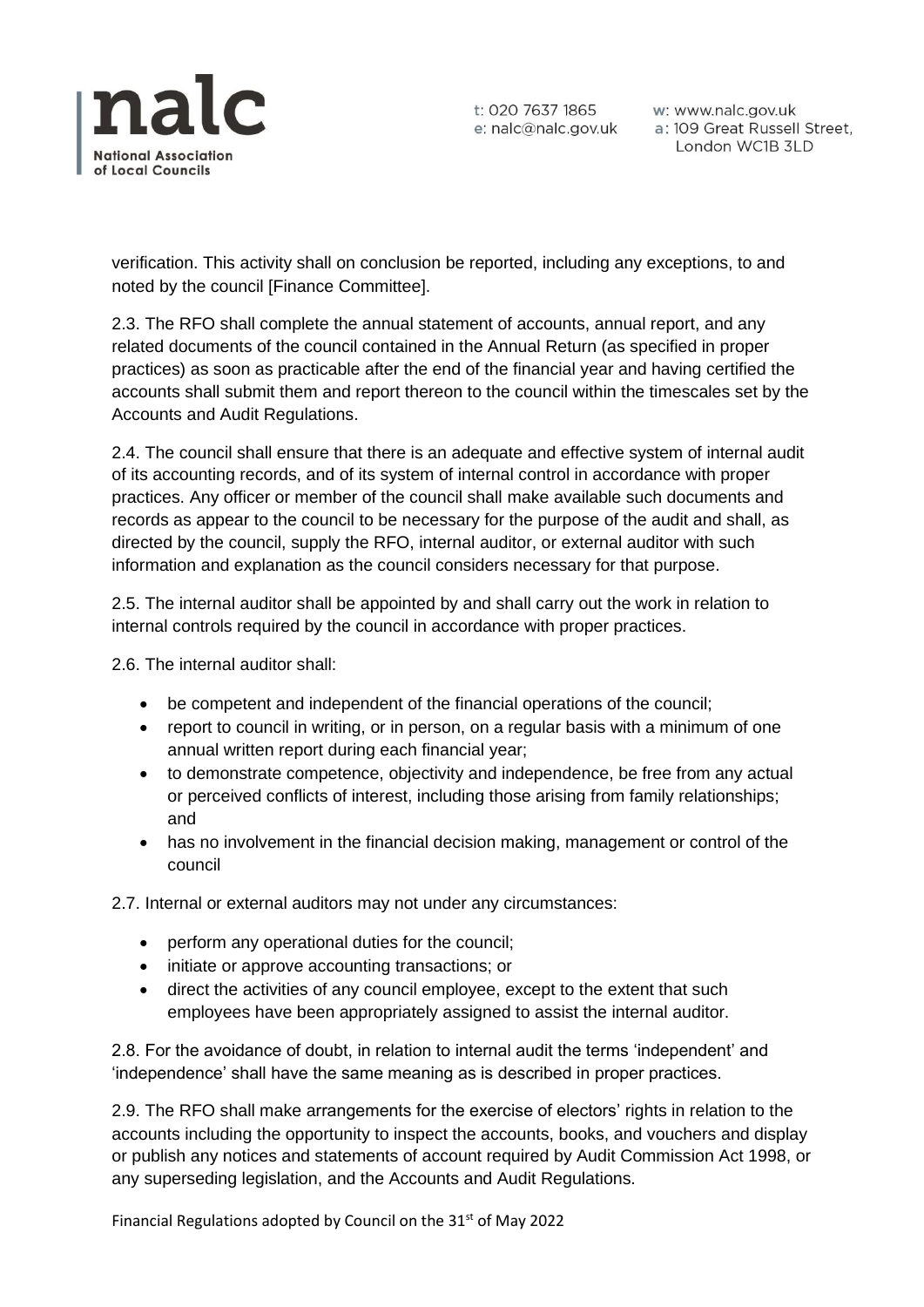

w: www.nalc.gov.uk a: 109 Great Russell Street, London WC1B 3LD

2.10. The RFO shall, without undue delay, bring to the attention of all councillors any correspondence or report from internal or external auditors.

# **3. Annual estimates (budget) and forward planning**

[3.1. Each committee (if any) shall review its three-year forecast of revenue and capital receipts and payments. Having regard to the forecast, it shall thereafter formulate and submit proposals for the following financial year to the council not later than the end of [November] each year including any proposals for revising the forecast.]

3.2. The RFO must each year, by no later than [month], prepare detailed estimates of all receipts and payments including the use of reserves and all sources of funding for the following financial year in the form of a budget to be considered by the [relevant committee and the] council.

3.3. The council shall consider annual budget proposals in relation to the council's three year forecast of revenue and capital receipts and payments including recommendations for the use of reserves and sources of funding and update the forecast accordingly.

3.4. The council shall fix the precept (council tax requirement), and relevant basic amount of council tax to be levied for the ensuing financial year not later than by the end of January each year. The RFO shall issue the precept to the billing authority and shall supply each member with a copy of the approved annual budget.

3.5. The approved annual budget shall form the basis of financial control for the ensuing year.

#### **4. Budgetary control and authority to spend**

4.1. Expenditure on revenue items may be authorised up to the amounts included for that class of expenditure in the approved budget. This authority is to be determined by:

- the council for all items over £3000;
- a duly delegated committee of the council for items over £1000; or
- the Clerk, in conjunction with Chairman of Council or Chairman of the Council or of an appropriate committee, for any items below  $£1000$ .

Such authority is to be evidenced by a minute or by an authorisation slip duly signed by the Clerk, and where necessary also by the appropriate Chairman.

Contracts may not be disaggregated to avoid controls imposed by these regulations.

4.2. No expenditure may be authorised that will exceed the amount provided in the revenue budget for that class of expenditure other than by resolution of the council, or duly delegated committee. During the budget year and with the approval of council having considered fully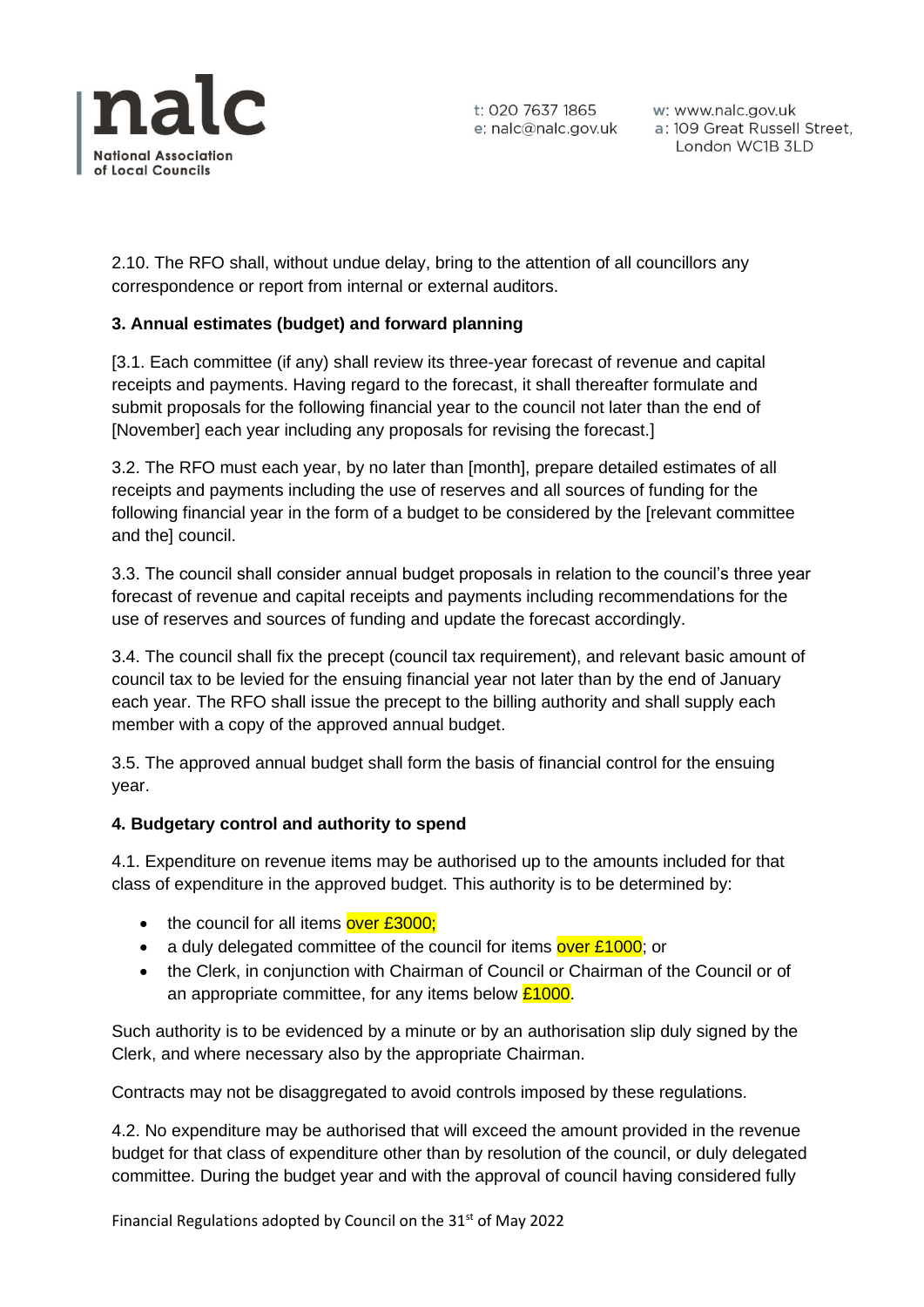

w: www.nalc.gov.uk a: 109 Great Russell Street, London WC1B 3LD

the implications for public services, unspent and available amounts may be moved to other budget headings or to an earmarked reserve as appropriate ('virement').

4.3. Unspent provisions in the revenue or capital budgets for completed projects shall not be carried forward to a subsequent year.

4.4. The salary budgets are to be reviewed at least annually in September for the following financial year and such review shall be evidenced by a hard copy schedule signed by the Clerk and the Chairman of Council or relevant committee. The RFO will inform committees of any changes impacting on their budget requirement for the coming year in good time.

4.5. In cases of extreme risk to the delivery of council services, the clerk may authorise revenue expenditure on behalf of the council which in the clerk's judgement it is necessary to carry out. Such expenditure includes repair, replacement or other work, whether or not there is any budgetary provision for the expenditure, subject to a limit of  $£3000$ . The Clerk shall report such action to the chairman as soon as possible and to the council as soon as practicable thereafter.

4.6. No expenditure shall be authorised in relation to any capital project and no contract entered into or tender accepted involving capital expenditure unless the council is satisfied that the necessary funds are available and the requisite borrowing approval has been obtained.

4.7. All capital works shall be administered in accordance with the council's standing orders and financial regulations relating to contracts.

4.8. The RFO shall regularly provide the council with a statement of receipts and payments to date under each head of the budgets, comparing actual expenditure to the appropriate date against that planned as shown in the budget. These statements are to be prepared at least at the end of each financial quarter.

4.9. Changes in earmarked reserves shall be approved by council as part of the budgetary control process.

# **5. Banking arrangements and authorisation of payments**

5.1. The council's banking arrangements, including the bank mandate, shall be made by the RFO and approved by the council; banking arrangements may not be delegated to a committee. They shall be regularly reviewed for safety and efficiency.

5.2. The RFO shall prepare a schedule of payments requiring authorisation, forming part of the Agenda for the Meeting and, together with the relevant invoices, present the schedule to council or finance committee. The council / committee shall review the schedule for compliance and, having satisfied itself shall authorise payment by a resolution of the council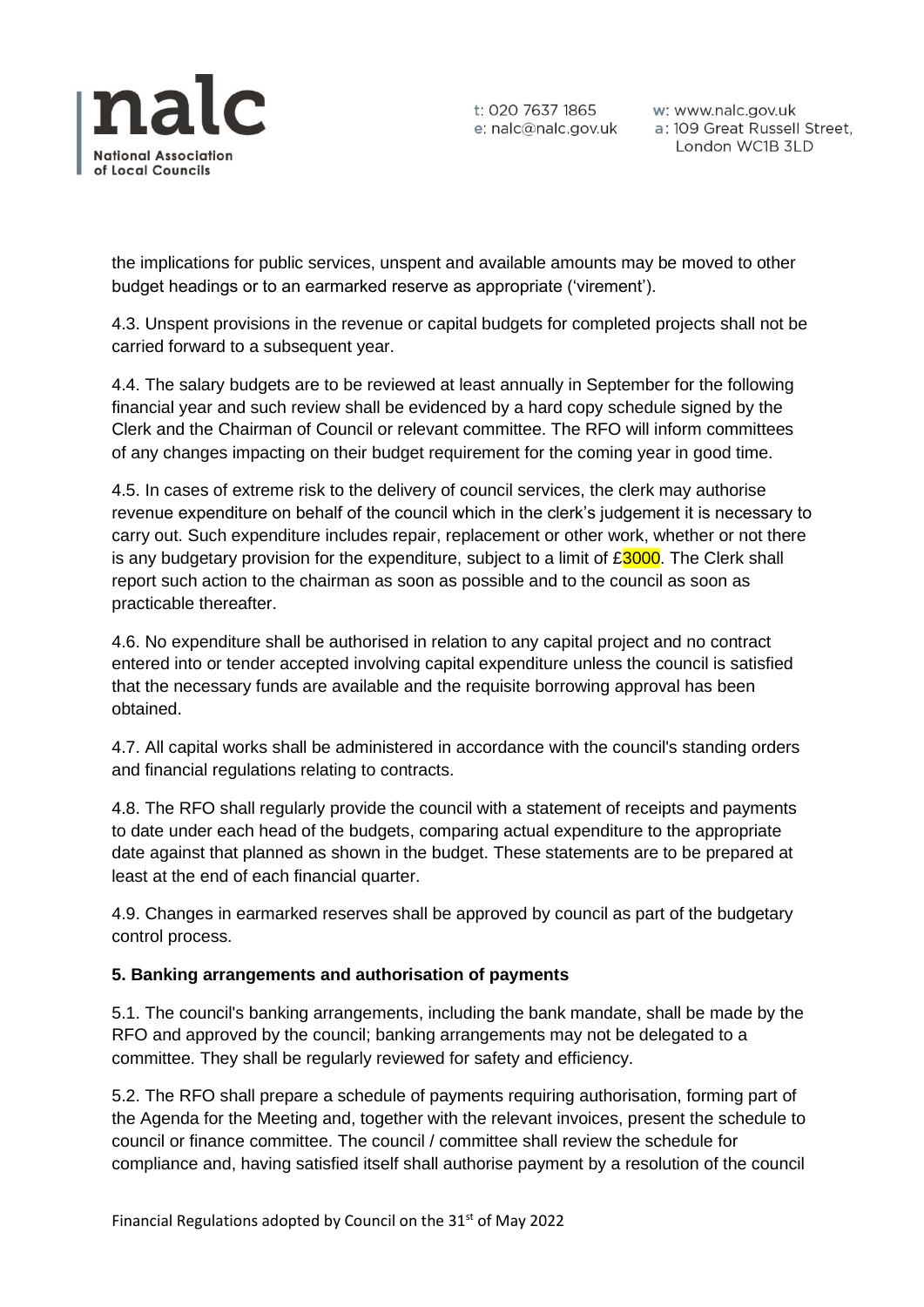

w: www.nalc.gov.uk a: 109 Great Russell Street, London WC1B 3LD

or finance committee. The approved schedule shall be ruled off and initialled by the Chairman of the Meeting. A detailed list of all payments shall be disclosed within or as an attachment to the minutes of the meeting at which payment was authorised. Personal payments (including salaries, wages, expenses and any payment made in relation to the termination of a contract of employment) may be summarised to remove public access to any personal information.

5.3. All invoices for payment shall be examined, verified and certified by the RFO to confirm that the work, goods or services to which each invoice relates has been received, carried out, examined and represents expenditure previously approved by the council.

5.4. The RFO shall examine invoices for arithmetical accuracy and analyse them to the appropriate expenditure heading.

5.5. The Clerk and RFO shall have delegated authority to authorise the payment of items only in the following circumstances:

a) If a payment is necessary to avoid a charge to interest under the Late Payment of Commercial Debts (Interest) Act 1998, and the due date for payment is before the next scheduled Meeting of council, where the Clerk and RFO certify that there is no dispute or other reason to delay payment, provided that a list of such payments shall be submitted to the next appropriate meeting of council or finance committee;

b) An expenditure item authorised under 5.6 below (continuing contracts and obligations) provided that a list of such payments shall be submitted to the next appropriate meeting of council or finance committee; or

c) Fund transfers within the councils banking arrangements up to the sum of £10,000, provided that a list of such payments shall be submitted to the next appropriate meeting of council or finance committee.

5.6. For each financial year the Clerk and RFO shall draw up a list of due payments which arise on a regular basis as the result of a continuing contract, statutory duty, or obligation (such as but not exclusively) Salaries, PAYE and NI, Superannuation Fund and regular maintenance contracts and the like for which council ,or a duly authorised committee, may authorise payment for the year provided that the requirements of regulation 4.1 (Budgetary Controls) are adhered to, provided also that a list of such payments shall be submitted to the next appropriate meeting of council or Finance Committee.

5.7. A record of regular payments made under 5.6 above shall be drawn up and be signed by two members on each and every occasion when payment is authorised - thus controlling the risk of duplicated payments being authorised and / or made.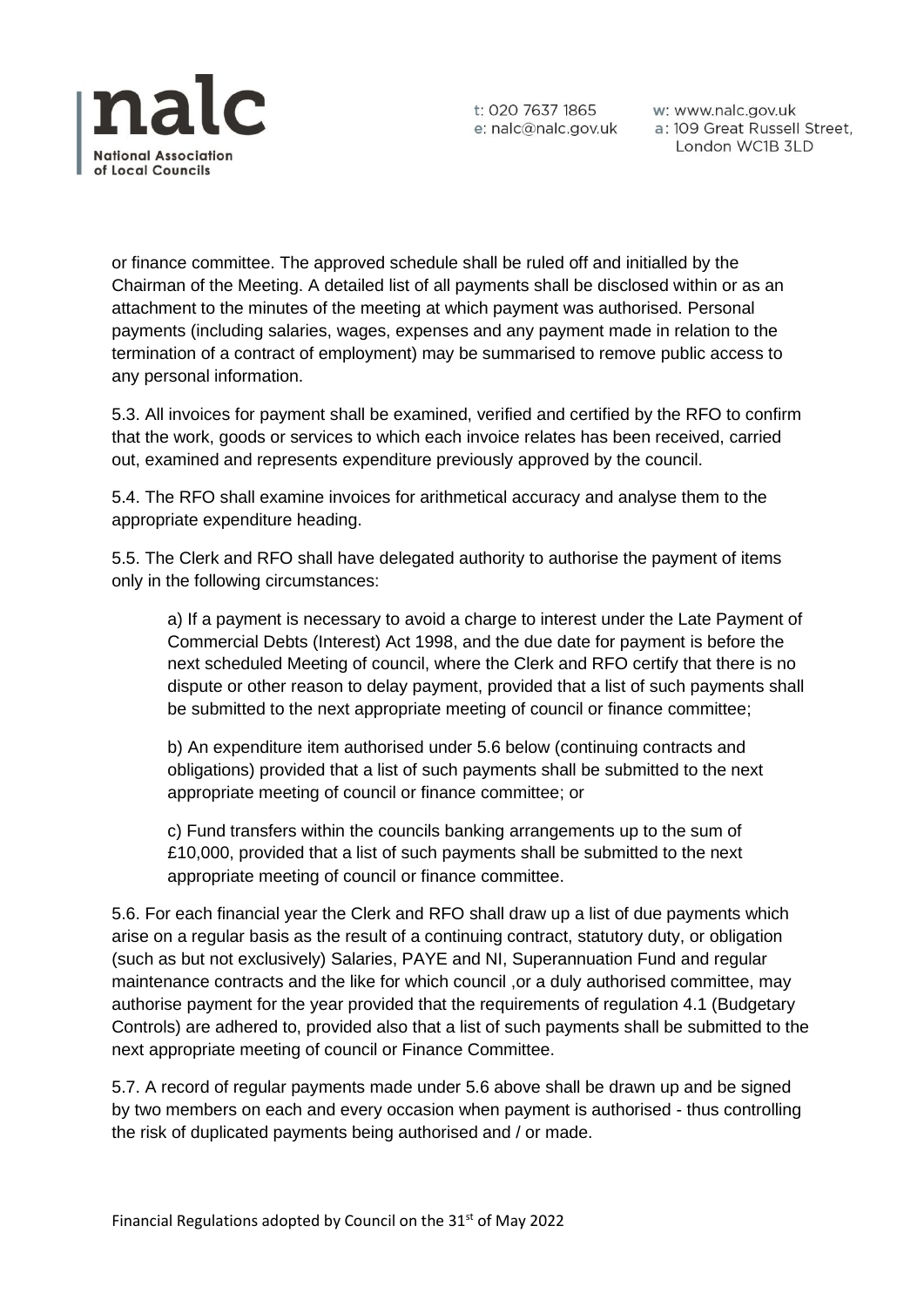

w: www.nalc.gov.uk a: 109 Great Russell Street, London WC1B 3LD

5.8. In respect of grants a duly authorised committee shall approve expenditure within any limits set by council and in accordance with any policy statement approved by council. Any Revenue or Capital Grant in excess of £5,000 shall before payment, be subject to ratification by resolution of the council.

5.9. Members are subject to the Code of Conduct that has been adopted by the council and shall comply with the Code and Standing Orders when a decision to authorise or instruct payment is made in respect of a matter in which they have a disclosable pecuniary or other interest, unless a dispensation has been granted.

5.10. The council will aim to rotate the duties of members in these Regulations so that onerous duties are shared out as evenly as possible over time.

5.11. Any changes in the recorded details of suppliers, such as bank account records, shall be approved in writing by a Member.

## **6. Instructions for the making of payments**

6.1. The council will make safe and efficient arrangements for the making of its payments.

6.2. Following authorisation under Financial Regulation 5 above, the council, a duly delegated committee or, if so delegated, the Clerk or RFO shall give instruction that a payment shall be made.

6.3. All payments shall be affected by cheque or other instructions to the council's bankers, or otherwise, in accordance with a resolution of council or duly delegated committee.

6.4. Cheques or orders for payment drawn on the bank account in accordance with the schedule as presented to council or committee shall be signed by two members of council and countersigned by the Clerk, in accordance with a resolution instructing that payment. A member who is a bank signatory, having a connection by virtue of family or business relationships with the beneficiary of a payment, should not, under normal circumstances, be a signatory to the payment in question.

6.5. To indicate agreement of the details shown on the cheque or order for payment with the counterfoil and the invoice or similar documentation, the signatories shall each also initial the cheque counterfoil.

6.6. Cheques or orders for payment shall not normally be presented for signature other than at a council or committee meeting (including immediately before or after such a meeting). Any signatures obtained away from such meetings shall be reported to the council [or Finance Committee] at the next convenient meeting.

6.7. If thought appropriate by the council, payment for utility supplies (energy, telephone and water) and any National Non-Domestic Rates may be made by variable direct debit provided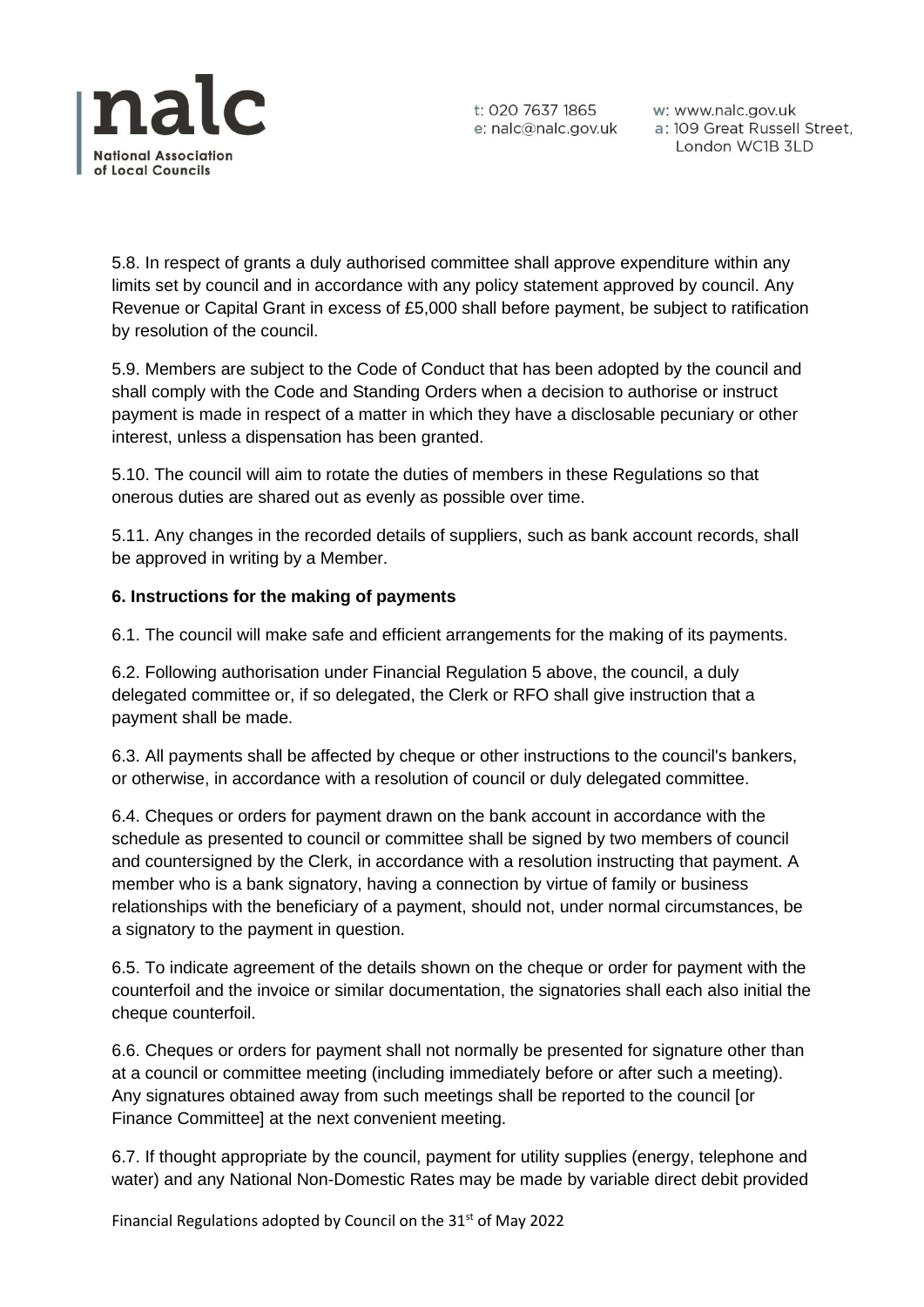

w: www.nalc.gov.uk a: 109 Great Russell Street, London WC1B 3LD

that the instructions are signed by two members and any payments are reported to council as made. The approval of the use of a variable direct debit shall be renewed by resolution of the council at least every two years.

6.8. If thought appropriate by the council, payment for certain items (principally salaries) may be made by banker's standing order provided that the instructions are signed, or otherwise evidenced by two members are retained and any payments are reported to council as made. The approval of the use of a banker's standing order shall be renewed by resolution of the council at least every two years.

6.9. If thought appropriate by the council, payment for certain items may be made by BACS or CHAPS methods provided that the instructions for each payment are signed, or otherwise evidenced, by two authorised bank signatories, are retained and any payments are reported to council as made. The approval of the use of BACS or CHAPS shall be renewed by resolution of the council at least every two years.

6.10. If thought appropriate by the council payment for certain items may be made by internet banking transfer provided evidence is retained showing which members approved the payment.

6.11. Where a computer requires use of a personal identification number (PIN) or other password(s), for access to the council's records on that computer, a note shall be made of the PIN and Passwords and shall be handed to and retained by the Chairman of Council in a sealed dated envelope. This envelope may not be opened other than in the presence of two other councillors. After the envelope has been opened, in any circumstances, the PIN and / or passwords shall be changed as soon as practicable. The fact that the sealed envelope has been opened, in whatever circumstances, shall be reported to all members immediately and formally to the next available meeting of the council. This will not be required for a member's personal computer used only for remote authorisation of bank payments.

6.12. No employee or councillor shall disclose any PIN or password, relevant to the working of the council or its bank accounts, to any person not authorised in writing by the council or a duly delegated committee.

6.13. Regular back-up copies of the records on any computer shall be made and shall be stored securely away from the computer in question, and preferably off site.

6.14. The council, and any members using computers for the council's financial business, shall ensure that anti-virus, anti-spyware and firewall software with automatic updates, together with a high level of security, is used.

6.15. Where internet banking arrangements are made with any bank, the Clerk [RFO] shall be appointed as the Service Administrator. The bank mandate approved by the council shall identify a number of councillors who will be authorised to approve transactions on those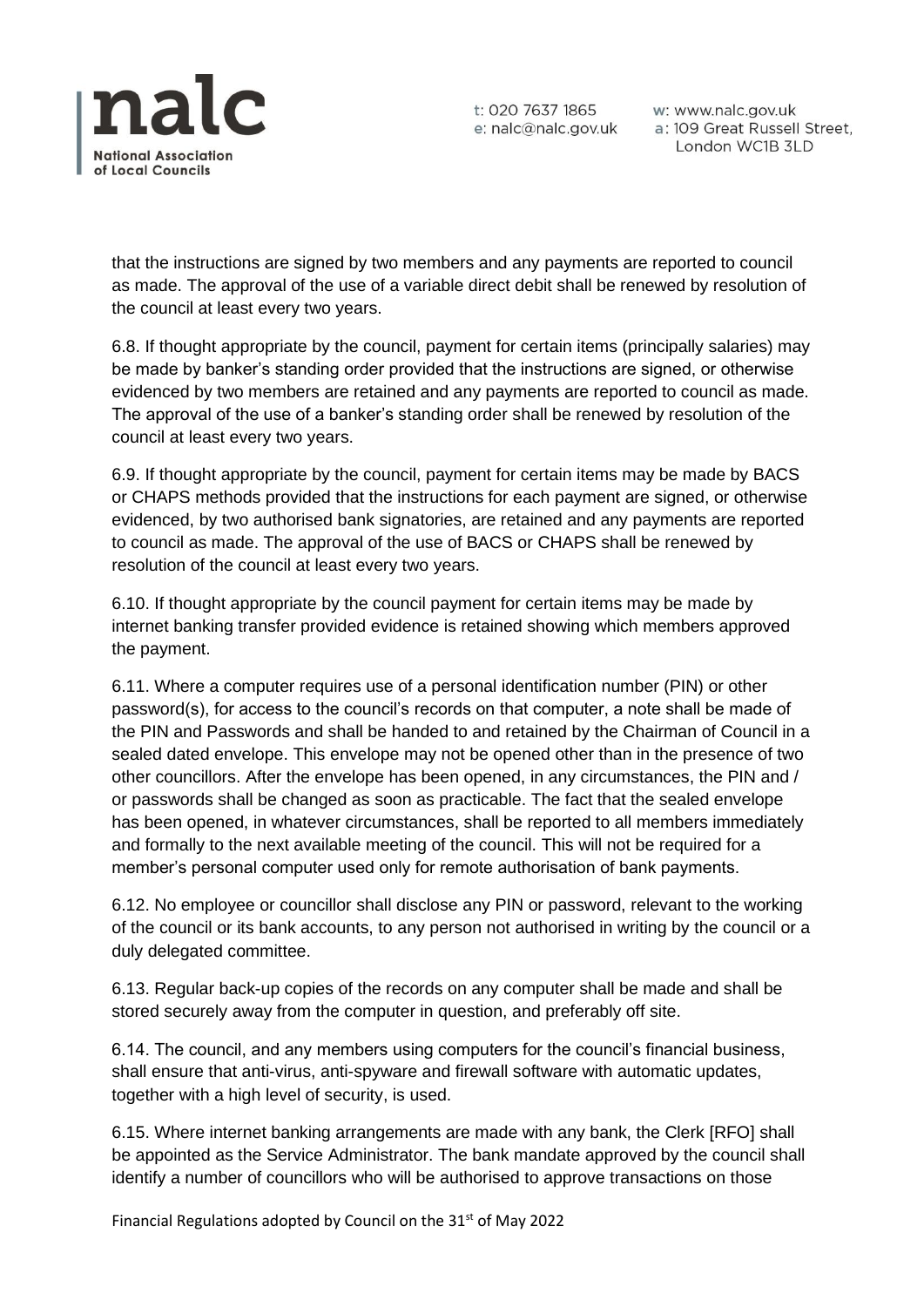

t: 020 7637 1865 w: www.nalc.gov.uk<br>e: nalc@nalc.gov.uk a: 109 Great Russell Street, London WC1B 3LD

accounts. The bank mandate will state clearly the amounts of payments that can be instructed by the use of the Service Administrator alone, or by the Service Administrator with a stated number of approvals.

6.16. Access to any internet banking accounts will be directly to the access page (which may be saved under "favourites"), and not through a search engine or e-mail link. Remembered or saved passwords facilities must not be used on any computer used for council banking work. Breach of this Regulation will be treated as a very serious matter under these regulations.

6.17. Changes to account details for suppliers, which are used for internet banking may only be changed on written hard copy notification by the supplier and supported by hard copy authority for change signed by the Clerk . A programme of regular checks of standing data with suppliers will be followed.

6.18. Any Debit Card issued for use will be specifically restricted to the Clerk and will also be restricted to a single transaction maximum value of £1000 unless authorised by council or finance committee in writing before any order is placed.

6.19. A pre-paid debit card may be issued to employees with varying limits. These limits will be set by the council Finance Committee.

6.20. Any corporate credit card or trade card account opened by the council will be specifically restricted to use by the Clerk and shall be subject to automatic payment in full at each month-end. Personal credit or debit cards of members or staff shall not be used under any circumstances.

6.21 The RFO may provide petty cash to officers for the purpose of defraying operational and other expenses. Vouchers for payments made shall be forwarded to the RFO with a claim for reimbursement.

a) The RFO shall maintain a petty cash float of £250 for the purpose of defraying operational and other expenses. Vouchers for payments made from petty cash shall be kept to substantiate the payment.

b) Income received must not be paid into the petty cash float but must be separately banked, as provided elsewhere in these regulations save for income from sales of Dog Bags and printing/photocopying charges.

c) Payments to maintain the petty cash float shall be shown separately on the schedule of payments presented to council under 5.2 above.

#### **7. Payment of salaries**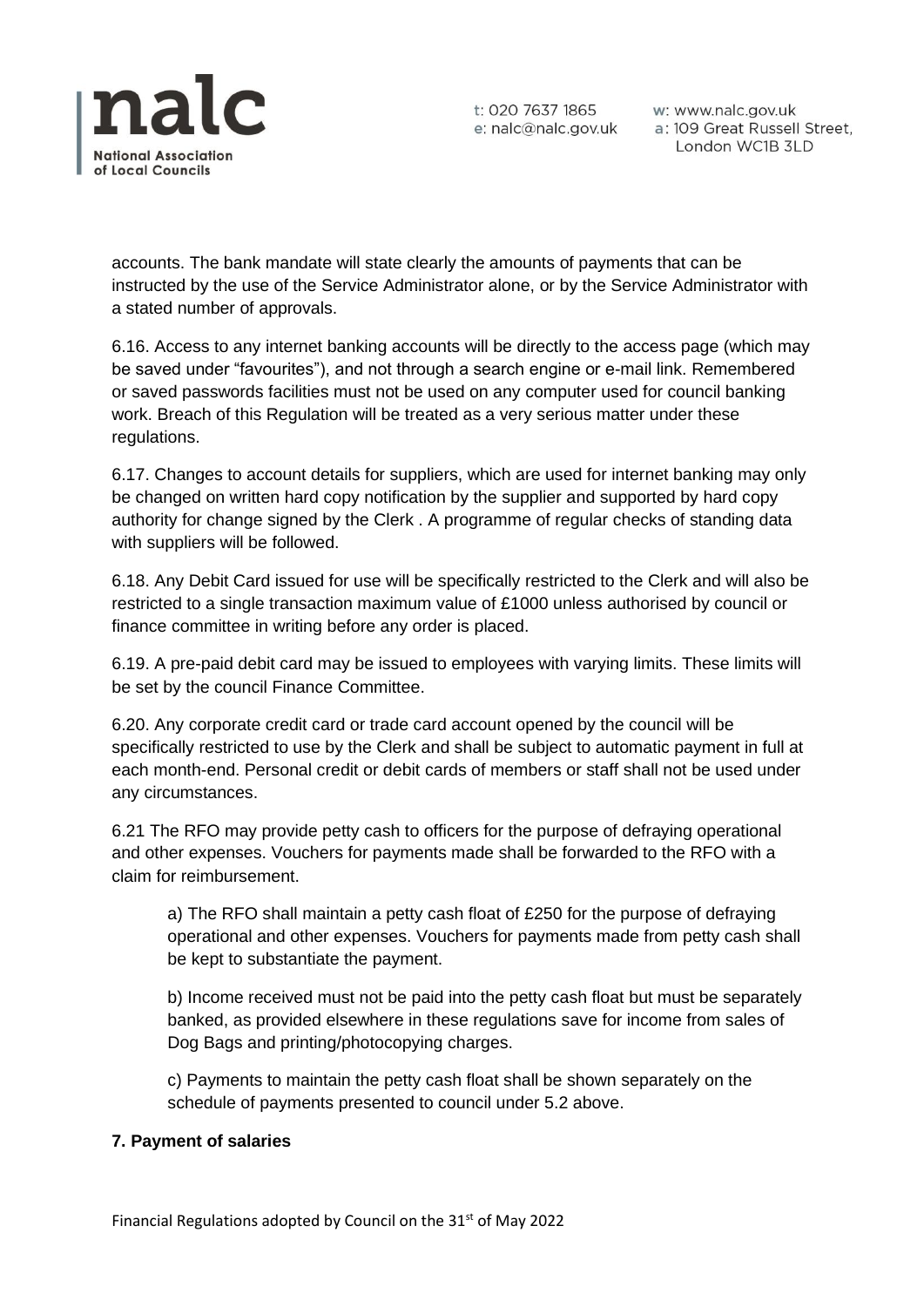

w: www.nalc.gov.uk a: 109 Great Russell Street, London WC1B 3LD

7.1. As an employer, the council shall make arrangements to meet fully the statutory requirements placed on all employers by PAYE and National Insurance legislation. The payment of all salaries shall be made in accordance with payroll records and the rules of PAYE and National Insurance currently operating, and salary rates shall be as agreed by council, or duly delegated committee.

7.2. Payment of salaries and payment of deductions from salary such as may be required to be made for tax, national insurance and pension contributions, or similar statutory or discretionary deductions must be made in accordance with the payroll records and on the appropriate dates stipulated in employment contracts, provided that each payment is reported to the next available council meeting, as set out in these regulations above.

7.3. No changes shall be made to any employee's pay, emoluments, or terms and conditions of employment without the prior consent of the council.

7.4. Each and every payment to employees of net salary and to the appropriate creditor of the statutory and discretionary deductions shall be recorded in a separate confidential record (confidential cash book). This confidential record is not open to inspection or review (under the Freedom of Information Act 2000 or otherwise) other than:

- a) by any councillor who can demonstrate a need to know;
- b) by the internal auditor;
- c) by the external auditor; or

d) by any person authorised under Audit Commission Act 1998, or any superseding legislation.

7.5. The total of such payments in each calendar month shall be reported with all other payments as made as may be required under these Financial Regulations, to ensure that only payments due for the period have actually been paid.

7.6. An effective system of personal performance management should be maintained for the senior officers.

7.7. Any termination payments shall be supported by a clear business case and reported to the council. Termination payments shall only be authorised by council.

7.8. Before employing interim staff, the council must consider a full business case.

#### **8. Loans and investments**

8.1. All borrowings shall be affected in the name of the council, after obtaining any necessary borrowing approval. Any application for borrowing approval shall be approved by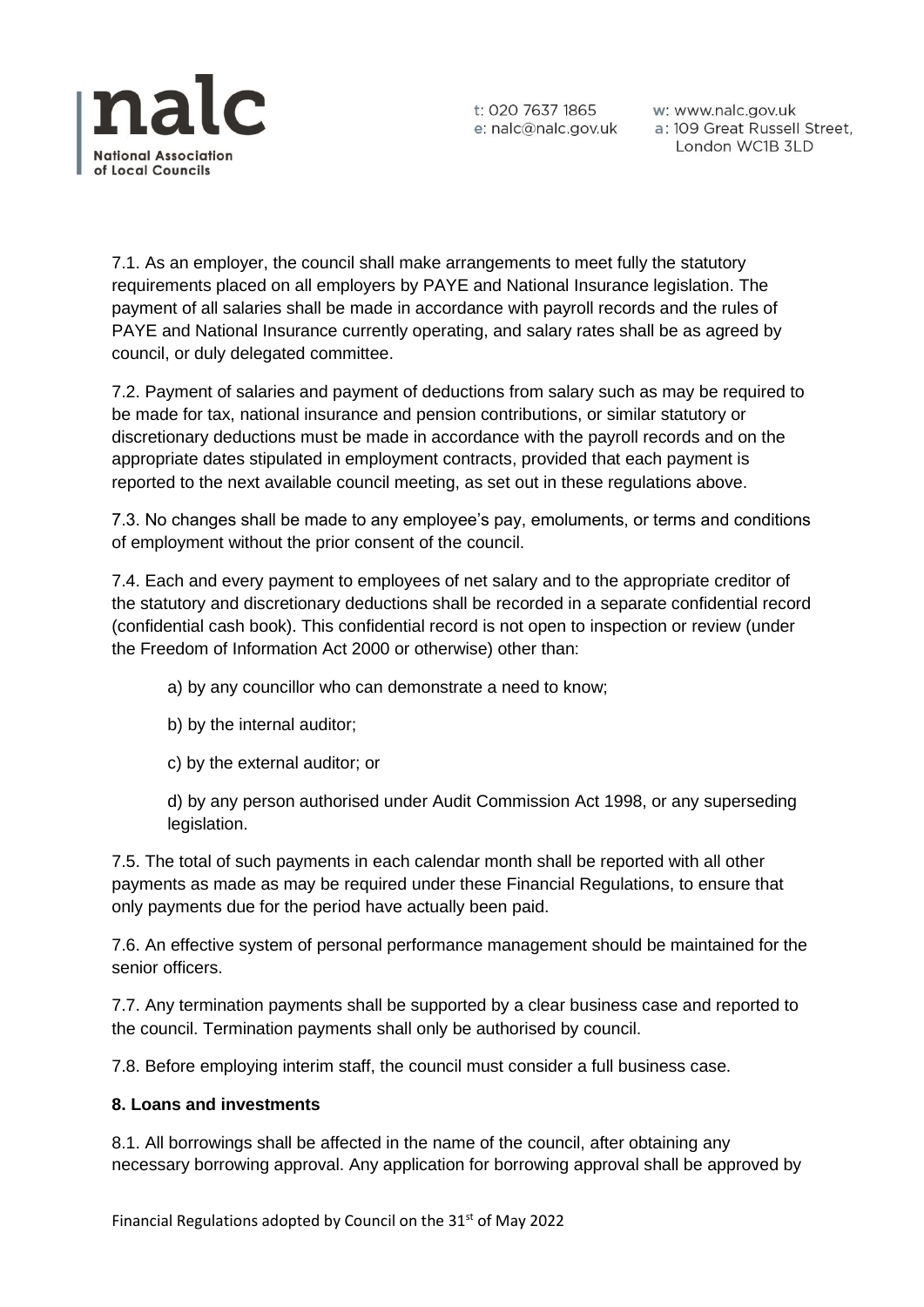

w: www.nalc.gov.uk w: www.nalc.gov.uk<br>a: 109 Great Russell Street,<br>London WC1B 3LD London WC1B 3LD

Council as to terms and purpose. The application for borrowing approval, and subsequent arrangements for the loan shall only be approved by full council.

8.2. Any financial arrangement which does not require formal borrowing approval from the Secretary of State (such as Hire Purchase or Leasing of tangible assets) shall be subject to approval by the full council. In each case a report in writing shall be provided to council in respect of value for money for the proposed transaction.

8.3. The council will arrange with the council's banks and investment providers for the sending of a copy of each statement of account to the Chairman of the council at the same time as one is issued to the Clerk or RFO.

8.4. All loans and investments shall be negotiated in the name of the council and shall be for a set period in accordance with council policy.

8.5. The council shall consider the need for an Investment Strategy and Policy which, if drawn up, shall be in accordance with relevant regulations, proper practices and guidance. Any Strategy and Policy shall be reviewed by the council at least annually.

8.6. All investments of money under the control of the council shall be in the name of the council.

8.7. All investment certificates and other documents relating thereto shall be retained in the custody of the RFO.

8.8. Payments in respect of short term or long-term investments, including transfers between bank accounts held in the same bank, or branch, shall be made in accordance with Regulation 5 (Authorisation of payments) and Regulation 6 (Instructions for payments).

#### **9. Income**

9.1. The collection of all sums due to the council shall be the responsibility of and under the supervision of the RFO, the collection will be delegated to the Administrative Assistant for sums due from the hiring of the facilities and allotments.

9.2. Particulars of all charges to be made for work done, services rendered or goods supplied shall be agreed annually by the council, notified to the RFO and the RFO shall be responsible for the collection of all accounts due to the council.

9.3. The council will review all fees and charges at least annually, following a report of the Clerk.

9.4. Any sums found to be irrecoverable and any bad debts shall be reported to the council and shall be written off in the year.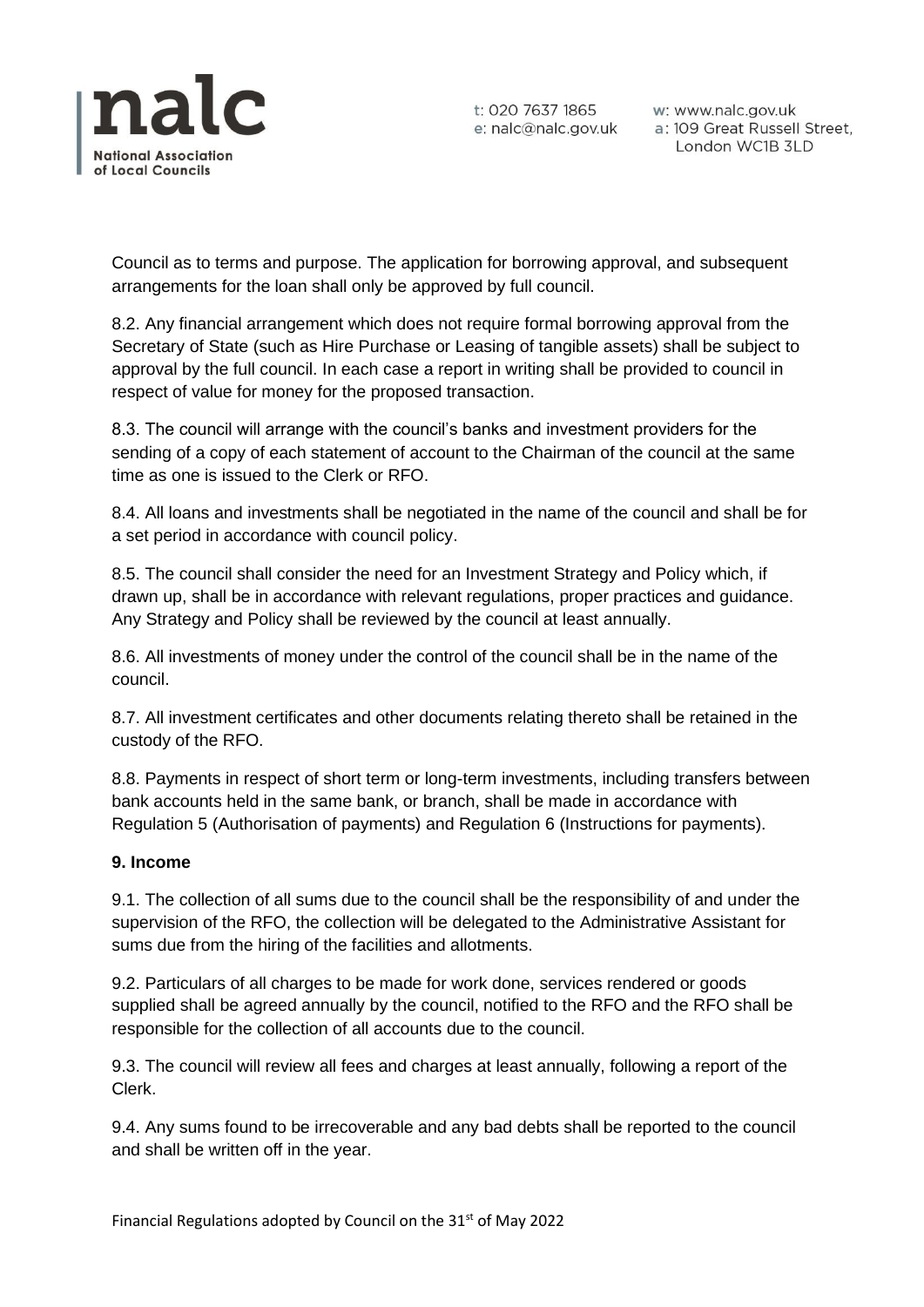

w: www.nalc.gov.uk a: 109 Great Russell Street, London WC1B 3LD

9.5. All sums received on behalf of the council shall be banked intact as directed by the RFO. In all cases, all receipts shall be deposited with the council's bankers with such frequency as the RFO considers necessary.

9.6. The origin of each receipt shall be entered on the paying-in slip.

9.7. Personal cheques shall not be cashed out of money held on behalf of the council.

9.8. The RFO shall promptly complete any VAT Return that is required. Any repayment claim due in accordance with VAT Act 1994 section 33 shall be made at least annually coinciding with the financial year end.

9.9. Where any significant sums of cash are regularly received by the council, the RFO shall take such steps as are agreed by the council to ensure that more than one person is present when the cash is counted in the first instance, that there is a reconciliation to some form of control such as ticket issues, and that appropriate care is taken in the security and safety of individuals banking such cash.

## **10. Orders for work, goods and services**

10.1. An official order or letter shall be issued for all work, goods and services unless a formal contract is to be prepared or an official order would be inappropriate. Copies of orders shall be retained.

10.2. Order books shall be controlled by the RFO.

10.3. All members and officers are responsible for obtaining value for money at all times. An officer issuing an official order shall ensure as far as reasonable and practicable that the best available terms are obtained in respect of each transaction, usually by obtaining three or more quotations or estimates from appropriate suppliers, subject to any de minimis provisions in Regulation 11.1 below, and subject to quotes being obtained within 8 weeks, if after 8 weeks three quotes cannot be obtained the council may proceed with the expense using whatever quotes which are available at that time.

10.4. A member may not issue an official order or make any contract on behalf of the council.

10.5. The RFO shall verify the lawful nature of any proposed purchase before the issue of any order, and in the case of new or infrequent purchases or payments, the RFO shall ensure that the statutory authority shall be reported to the meeting at which the order is approved so that the minutes can record the power being used.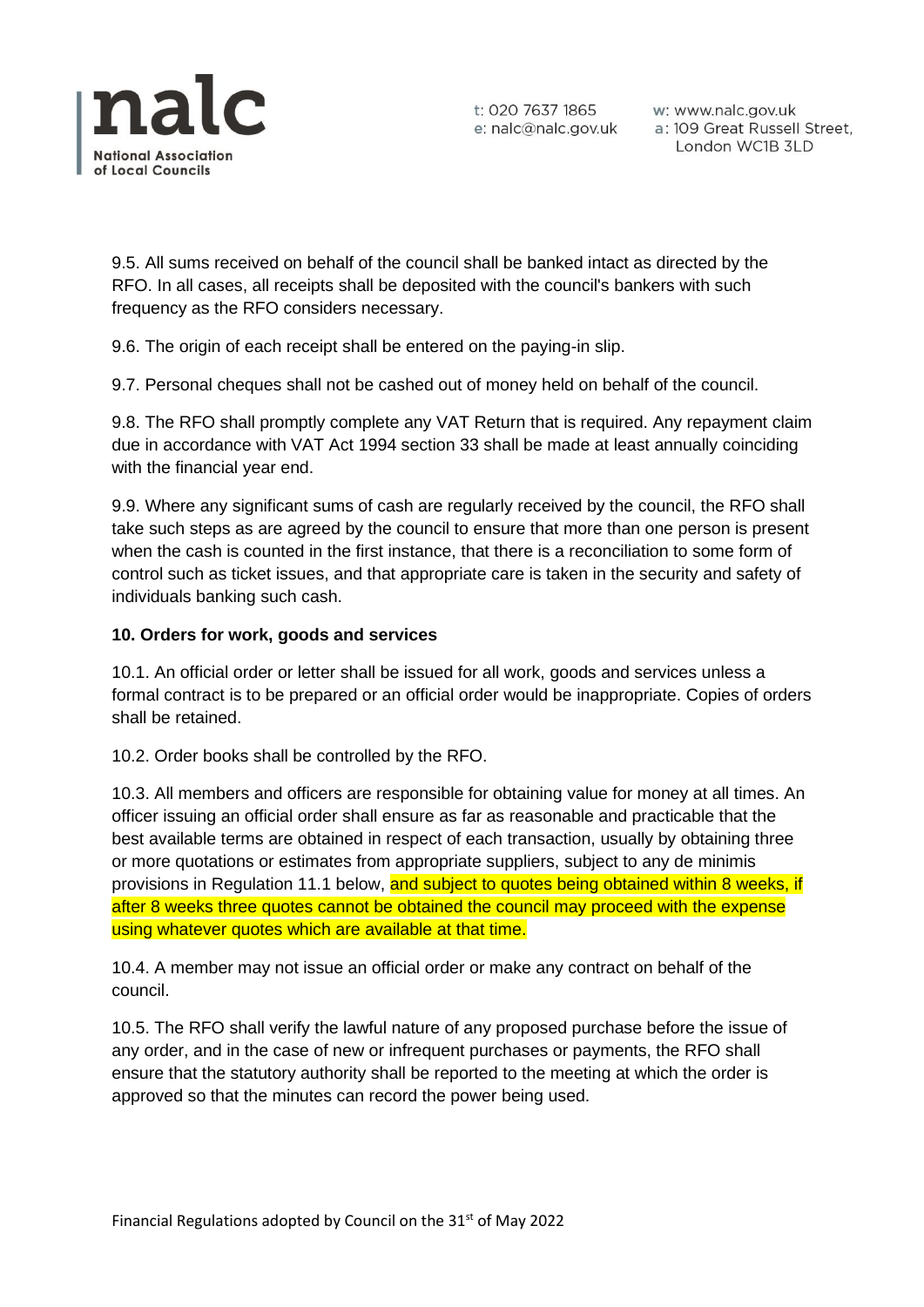

w: www.nalc.gov.uk a: 109 Great Russell Street, London WC1B 3LD

#### **11. Contracts**

11.1. Procedures as to contracts are laid down as follows:

a) Every contract shall comply with these financial regulations, and no exceptions shall be made otherwise than in an emergency provided that this regulation need not apply to contracts which relate to items (i) to (vi) below:

i. for the supply of gas, electricity, water, sewerage, and telephone services;

ii. for specialist services such as are provided by legal professionals acting in disputes;

iii. for work to be executed or goods or materials to be supplied which consist of repairs to or parts for existing machinery or equipment or plant;

iv. for work to be executed or goods or materials to be supplied which constitute an extension of an existing contract by the council;

v. for additional audit work of the external auditor up to an estimated value of £500 (in excess of this sum the Clerk and RFO shall act after consultation with the Chairman and Vice Chairman of council); and

vi. for goods or materials proposed to be purchased which are proprietary articles and / or are only sold at a fixed price.

b) Where the council intends to procure or award a public supply contract, public service contract or public works contract as defined by The Public Contracts Regulations 2015 ("the Regulations") which is valued at £25,000 or more, the council shall comply with the relevant requirements of the Regulations<sup>2</sup>.

c) The full requirements of The Regulations, as applicable, shall be followed in respect of the tendering and award of a public supply contract, public service contract or public works contract which exceed thresholds in The Regulations set by the Public Contracts Directive 2014/24/EU (which may change from time to time)<sup>3</sup>.

<sup>&</sup>lt;sup>2</sup> The Regulations require councils to use the Contracts Finder website to advertise contract opportunities, set out the procedures to be followed in awarding new contracts and to publicise the award of new contracts <sup>3</sup> Thresholds currently applicable are: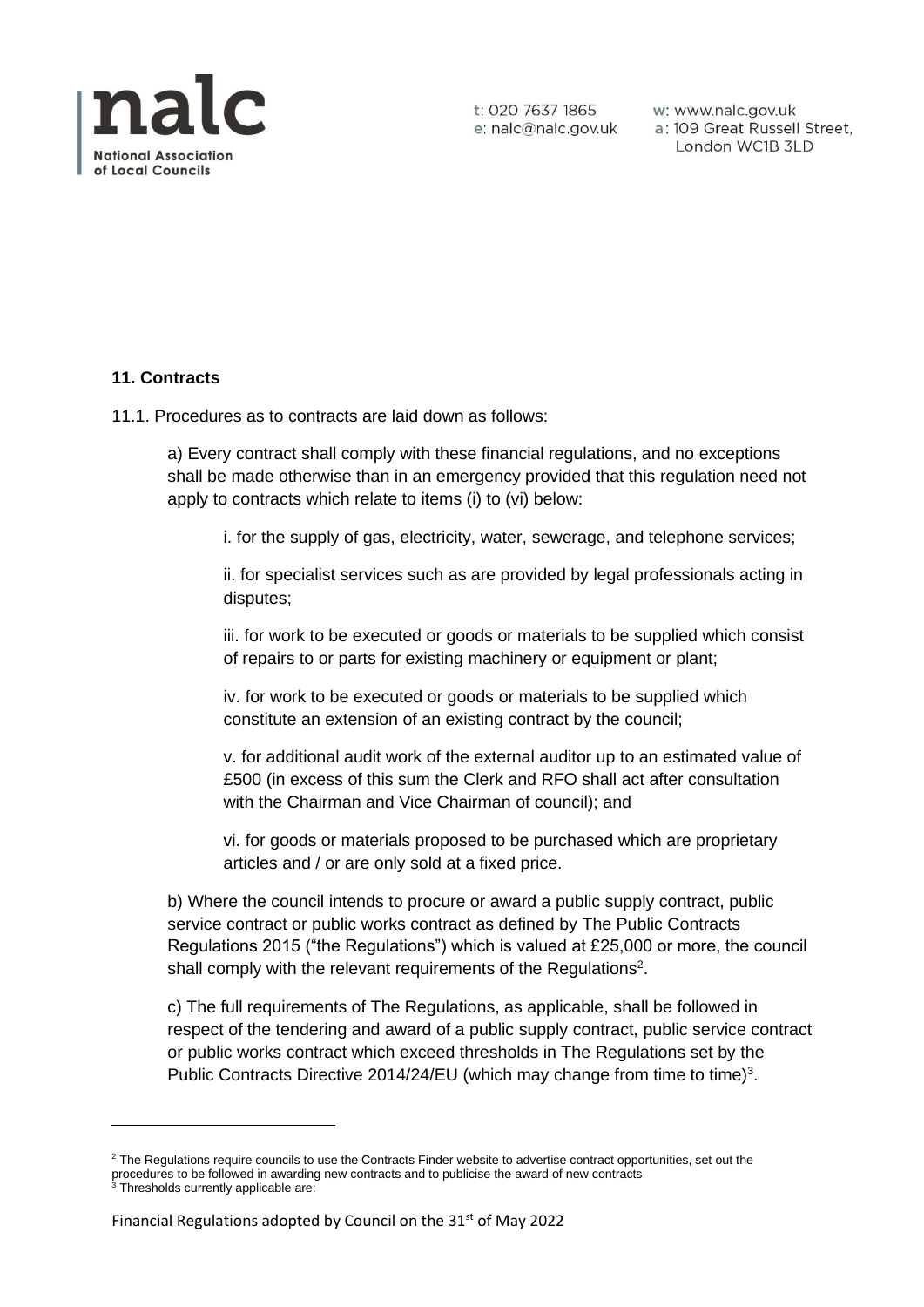

w: www.nalc.gov.uk a: 109 Great Russell Street, London WC1B 3LD

d) When applications are made to waive financial regulations relating to contracts to enable a price to be negotiated without competition the reason shall be embodied in a recommendation to the council.

e) Such invitation to tender shall state the general nature of the intended contract and the Clerk shall obtain the necessary technical assistance to prepare a specification in appropriate cases. The invitation shall in addition state that tenders must be addressed to the Clerk in the ordinary course of post. Each tendering firm shall be supplied with a specifically marked envelope in which the tender is to be sealed and remain sealed until the prescribed date for opening tenders for that contract.

f) All sealed tenders shall be opened at the same time on the prescribed date by the Clerk in the presence of at least one member of council.

g) Any invitation to tender issued under this regulation shall be subject to Standing Order 18, and shall refer to the terms of the Bribery Act 2010.

h) When it is to enter into a contract of less than £25,000 in value for the supply of goods or materials or for the execution of works or specialist services other than such goods, materials, works or specialist services as are excepted as set out in paragraph (a) the Clerk or RFO shall obtain 3 quotations; where the value is below £3,000 and above £100 the Clerk or RFO shall strive to obtain 3 estimates. Otherwise, Regulation 10.3 above shall apply.

i) The council shall not be obliged to accept the lowest or any tender, quote or estimate.

j) Should it occur that the council, or duly delegated committee, does not accept any tender, quote or estimate, the work is not allocated and the council requires further pricing, provided that the specification does not change, no person shall be permitted to submit a later tender, estimate or quote who was present when the original decision-making process was being undertaken.

# **12. Payments under contracts for building or other construction works**

12.1. Payments on account of the contract sum shall be made within the time specified in the contract by the RFO upon authorised certificates of the architect or other consultants engaged to supervise the contract (subject to any percentage withholding as may be agreed in the particular contract).

a) For public supply and public service contracts 209,000 Euros (£181,302)

b) For public works contracts 5,225,000 Euros (£4,551,413)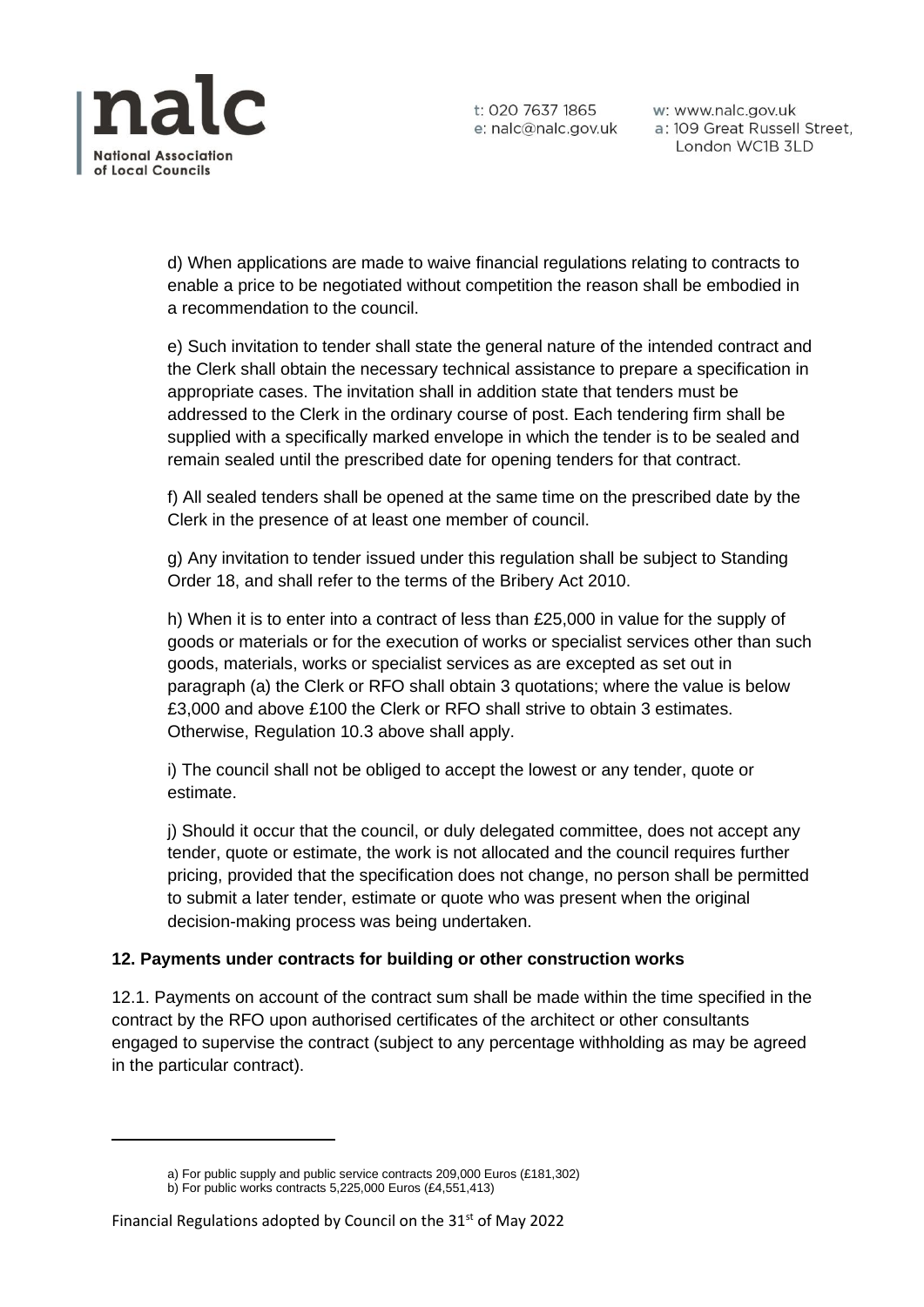

w: www.nalc.gov.uk a: 109 Great Russell Street, London WC1B 3LD

12.2. Where contracts provide for payment by instalments the RFO shall maintain a record of all such payments. In any case where it is estimated that the total cost of work carried out under a contract, excluding agreed variations, will exceed the contract sum of 5% or more a report shall be submitted to the council.

12.3. Any variation to a contract or addition to or omission from a contract must be approved by the council and Clerk to the contractor in writing, the council being informed where the final cost is likely to exceed the financial provision.

## **13. Stores and equipment**

13.1. The officer in charge of each section shall be responsible for the care and custody of stores and equipment in that section.

13.2. Delivery notes shall be obtained in respect of all goods received into store or otherwise delivered and goods must be checked as to order and quality at the time delivery is made.

13.3. Stocks shall be kept at the minimum levels consistent with operational requirements.

13.4. The RFO shall be responsible for periodic checks of stocks and stores at least annually.

#### **14. Assets, properties and estates**

14.1. The Clerk shall make appropriate arrangements for the custody of all title deeds and Land Registry Certificates of properties held by the council. The RFO shall ensure a record is maintained of all properties held by the council, recording the location, extent, plan, reference, purchase details, nature of the interest, tenancies granted, rents payable and purpose for which held in accordance with Accounts and Audit Regulations.

14.2. No tangible moveable property shall be purchased or otherwise acquired, sold, leased or otherwise disposed of, without the authority of the council, together with any other consents required by law, save where the estimated value of any one item of tangible movable property does not exceed £250.

14.3. No real property (interests in land) shall be sold, leased or otherwise disposed of without the authority of the council, together with any other consents required by law. In each case a report in writing shall be provided to council in respect of valuation and surveyed condition of the property (including matters such as planning permissions and covenants) together with a proper business case (including an adequate level of consultation with the electorate).

14.4. No real property (interests in land) shall be purchased or acquired without the authority of the full council. In each case a report in writing shall be provided to council in respect of valuation and surveyed condition of the property (including matters such as planning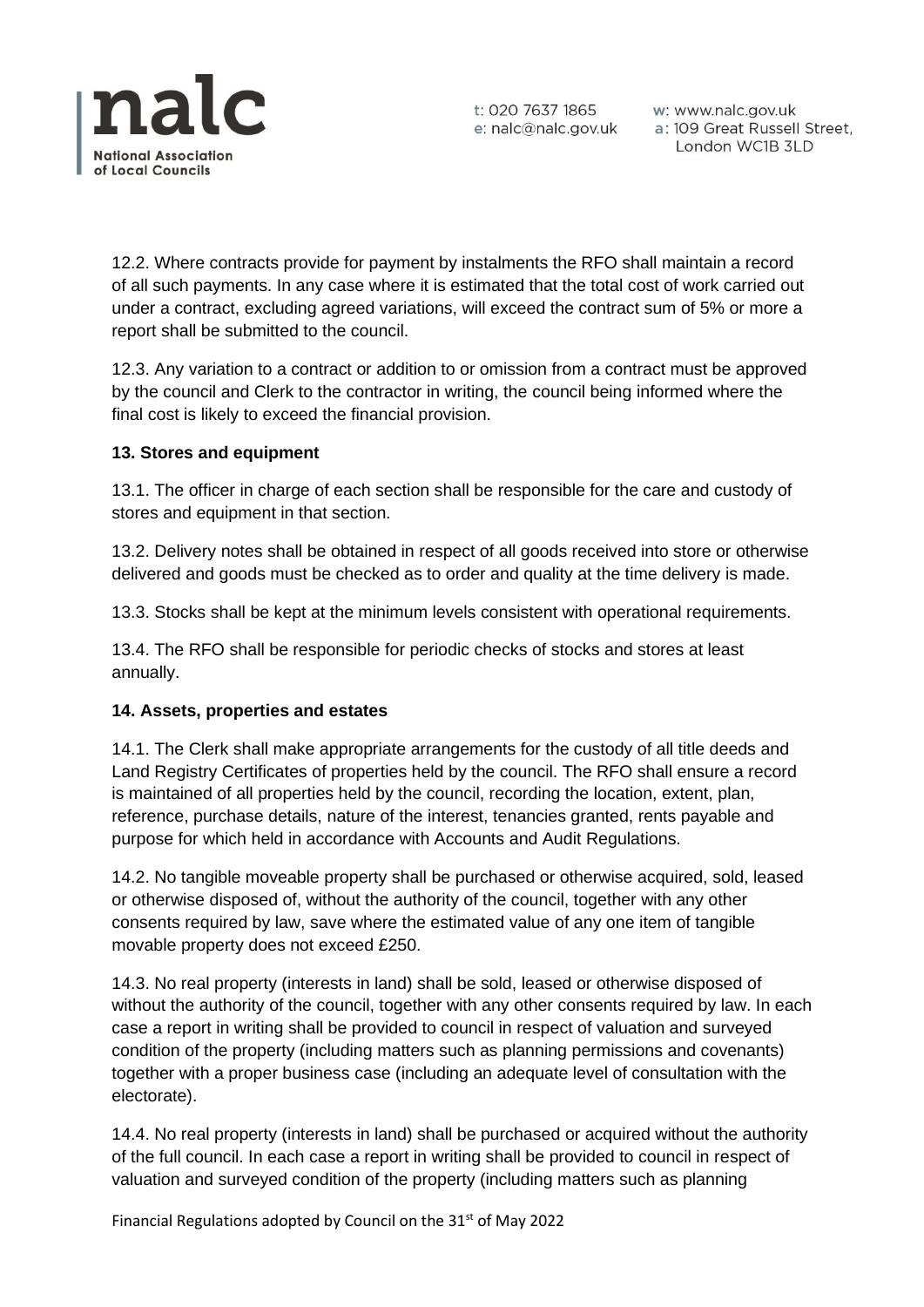

w: www.nalc.gov.uk a: 109 Great Russell Street, London WC1B 3LD

permissions and covenants) together with a proper business case (including an adequate level of consultation with the electorate).

14.5. Subject only to the limit set in Regulation 14.2 above, no tangible moveable property shall be purchased or acquired without the authority of the full council. In each case a report in writing shall be provided to council with a full business case.

14.6. The RFO shall ensure that an appropriate and accurate Register of Assets and Investments is kept up to date. The continued existence of tangible assets shown in the Register shall be verified at least annually, possibly in conjunction with a health and safety inspection of assets.

## **15. Insurance**

15.1. Following the annual risk assessment (per Regulation 17), the RFO shall effect all insurances and negotiate all claims on the council's insurers.

15.2. The RFO shall keep a record of all insurances effected by the council and the property and risks covered thereby and annually review it.

15.3. The RFO shall be notified of any loss liability or damage or of any event likely to lead to a claim, and shall report these to council at the next available meeting.

15.4. All appropriate members and employees of the council shall be included in a suitable form of security or fidelity guarantee insurance which shall cover the maximum risk exposure as determined [annually] by the council, or duly delegated committee.

#### **16. Charities**

16.1. Where the council is sole managing trustee of a charitable body the Clerk and RFO shall ensure that separate accounts are kept of the funds held on charitable trusts and separate financial reports made in such form as shall be appropriate, in accordance with Charity Law and legislation, or as determined by the Charity Commission. The Clerk and RFO shall arrange for any audit or independent examination as may be required by Charity Law or any Governing Document.

#### **17. Risk management**

17.1. The council is responsible for putting in place arrangements for the management of risk. The Clerk shall prepare, for approval by the council, risk management policy statements in respect of all activities of the council. Risk policy statements and consequential risk management arrangements shall be reviewed by the council at least annually.

17.2. When considering any new activity, the Clerk shall prepare a draft risk assessment including risk management proposals for consideration and adoption by the council.